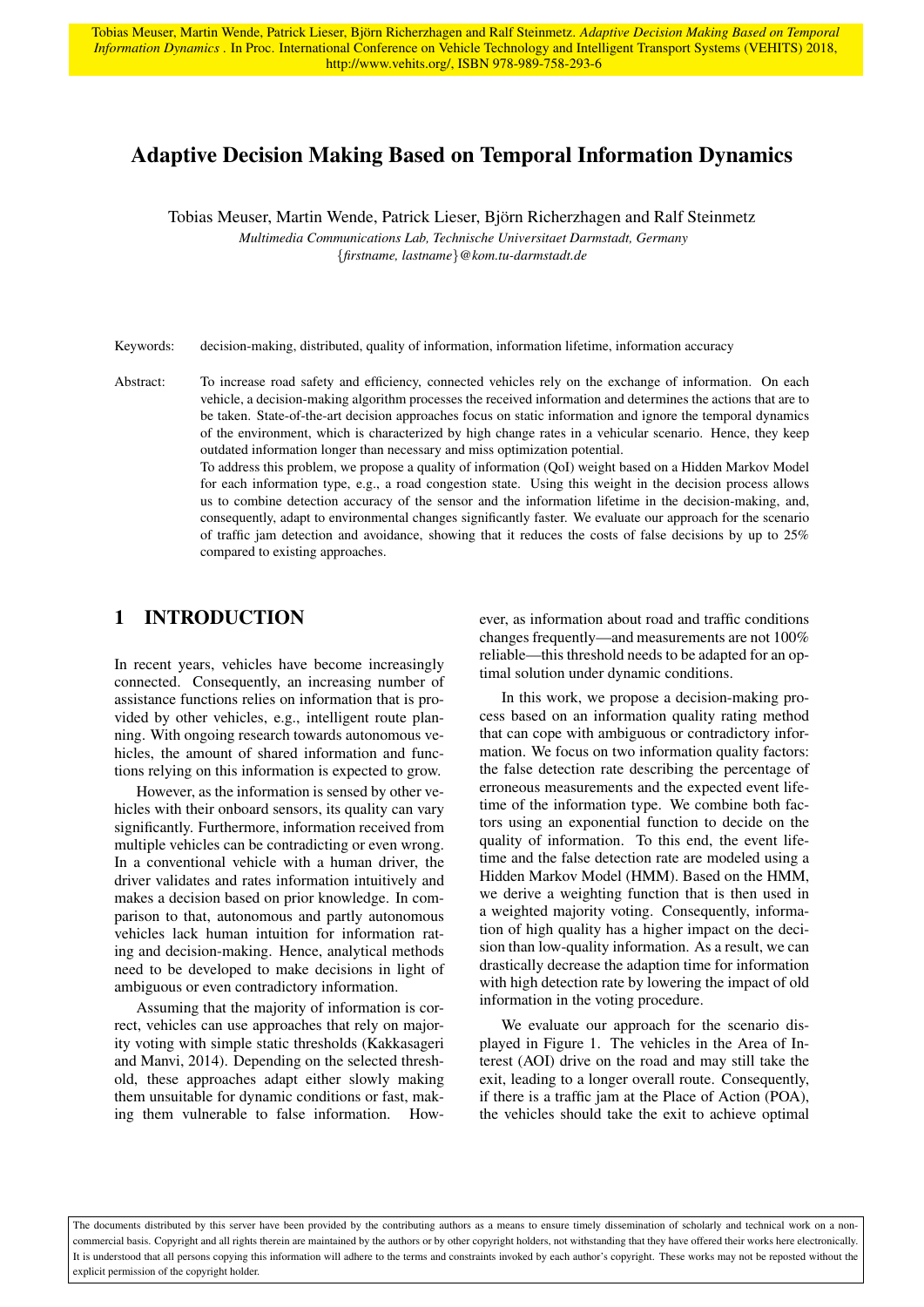<span id="page-1-0"></span>

routing. However, the information about the state of the road (*jammed* or *not jammed*) needs to be distributed from vehicles in the POA to those in the AOI. We evaluate the impact of false information and the time it takes to adapt to changed road state relying on an accurate model of vehicular mobility. Our evaluation shows that our decision-making process outperforms state-of-the-art approaches significantly, reducing the amount of false decisions by up to 25%.

The remainder of the paper is structured as follows: We provide relevant background on HMMs in Section [2,](#page-1-1) followed by a discussion of existing caching systems and their handling of contradicting information in Section [3.](#page-1-2) We present our contribution, the freshness-based majority voting approach for decision-making under ambiguous or contradictory information in Sections [4](#page-2-0) and [5.](#page-3-0) Section [6](#page-7-0) contains an in-depth evaluation of our approach, comparing its performance against state-of-the-art decision-making processes and the optimal solution derived numerically. The paper is concluded in Section [7.](#page-11-1)

## <span id="page-1-1"></span>2 HIDDEN MARKOV MODEL

A Hidden Markov Model (HMM) is a statistical model in which the system states cannot be observed directly. The hidden states depend on the observable ones. Thus, the value of the hidden states cannot be assured.

We model the road conditions and the associated detection as a HMM. [Figure 2](#page-1-3) displays a general system model. There are two reasons for modeling the detection of road conditions as a HMM:

#### 2.0.1 Measurement Error

The connections between the Observable and the Hidden Layer symbolize the measurement process. The real state (Hidden State (HS)) of the road (*HS*1...*HSn*) is hidden from the vehicles. The vehicles cannot directly measure the hidden states due to the restrictions of their onboard sensors. They can only measure the Observable State (OS) (*OS*1...*OSm*) on the observable layer, which maps to the associated hidden state with a certain probability. The solid lines symbolize a high

<span id="page-1-3"></span>

Figure 2: Hidden Markov Model for a general system

probability for the mapping. If a vehicle measures a state  $OS_i$ , there is a high probability that the real state of the road is  $HS_i$ . However, this cannot be assured. If the measurement of the vehicle is erroneous, the real state of the road differs from *HSm*. This error is symbolized by the dotted line. The number of observable states *n* and the number of hidden states *m* can differ. We assume the measurement error to be equal for all vehicles. Thus, the number of observable states and hidden states are equal.

#### 2.0.2 State Change

The hidden state of the road changes over time. Each state has a probability to stay the same state and a probability of a state change. The arrows between the hidden states symbolize the transitions between the hidden states. If the probability of a state change is high, the event is highly dynamic. If this probability is low, the event is considered static.

We will use this specific behavior for the optimization of our decision algorithm.

### <span id="page-1-2"></span>3 RELATED WORK

In this section, we summarize the previous works in the context of this paper. As our approach is based on the quality of the information for decision making, we first provide an overview of the respective literature. After that, we provide an overview of previous works towards decision making in distributed systems.

## 3.1 Quality of Information (QoI) in Distributed Networks

In the literature, Quality of Information (QoI) assessment is a repetitive topic. QoI consists of different dimensions, each dimension describing a specific prop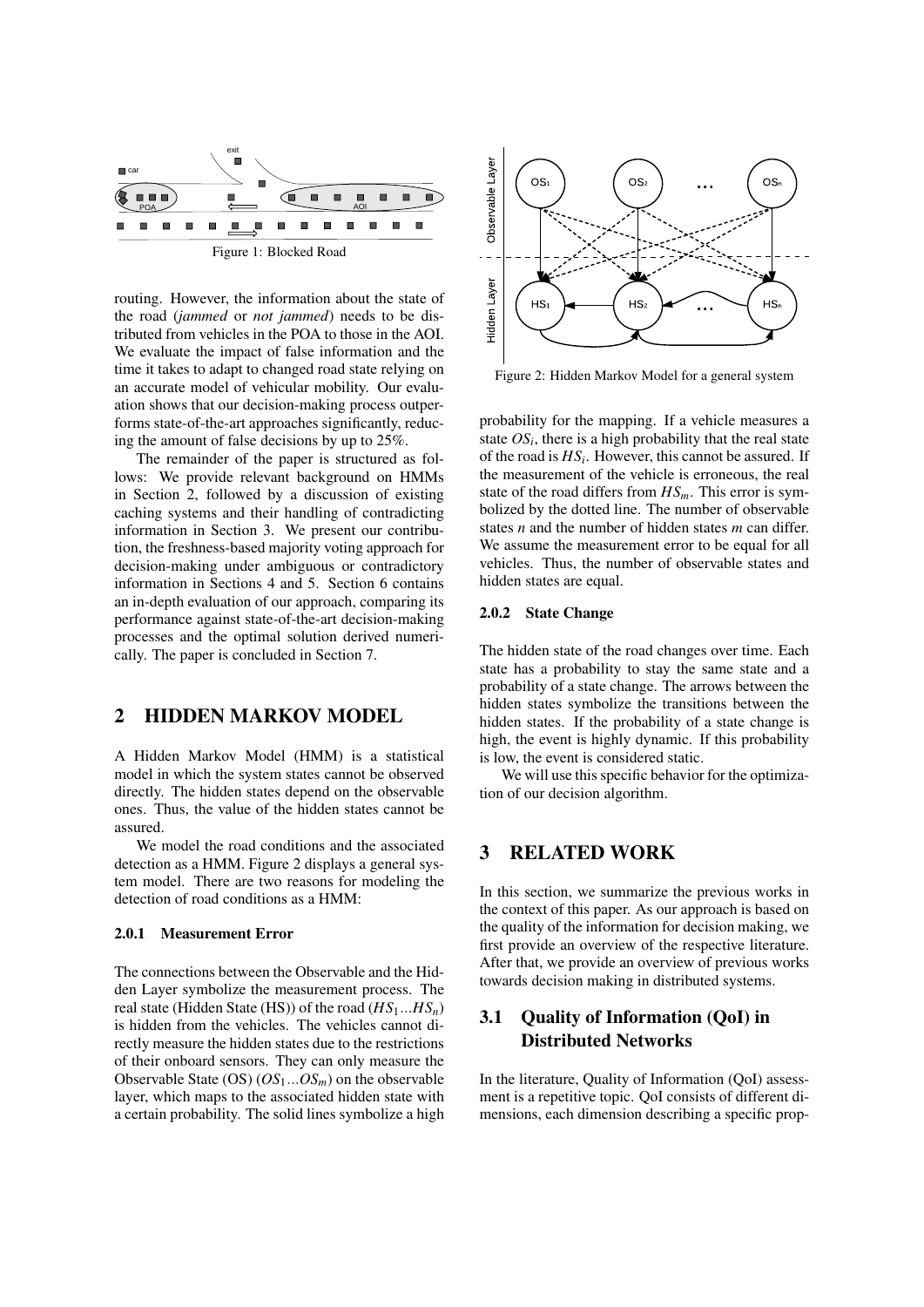erty of the information. The importance of each dimension depends on the application. Not every dimensions is applicable useful for all applications.

Wang and Strong [\(Wang and Strong, 1996\)](#page-11-2) surveyed data consumers on essential quality dimensions for information management systems. Based on this work, other researchers adapted the QoI dimensions for their applications. Chae et al. [\(Chae et al., 2002\)](#page-11-3) adapted the concept of QoI for mobile internet applications. They took four dimensions into account, which describe the connection, content, interaction and contextual quality. They survey people to determine how the different quality dimensions combine to an overall QoI metric.

In vehicular networks, QoI is pivotal for correct decision making in vehicular applications [\(Kakkasageri and Manvi, 2014\)](#page-11-0). Each vehicle performs the information validation by itself. The idea of Fawaz et al. [\(Fawaz and Artail, 2013\)](#page-11-4) is to choose the Time to Live (TTL) dynamically dependent on the history of changes. With their work, it is possible to estimate the TTL of an information type. For vehicular networks, three dimensions are most important: the content quality, the trust between the vehicles and the spatiotemporal relevance of information. The necessary meta-information are available for every vehicle. Delot et al. [\(Delot](#page-11-5) [et al., 2008\)](#page-11-5) estimated the geographical relevance of information in vehicular networks. They calculated the geographical relevance using the encounter probability of the vehicle and the information. For the temporal quality, Kuppusamy et al. [\(Kuppusamy](#page-11-6) [and Kalaavathi, 2012\)](#page-11-6) published an approach called Cluster Based Data Consistency (CBDC). They concentrated on increasing the data consistency and accessibility in clustered Mobile Ad-hoc Networks (MANETs). They assured the freshness of information using a TTL value. After the expiration of the TTL, the information is considered invalid and removed from the cache. These metrics are made for their respective use cases. Though, to the best of our knowledge, there is no metric for decision making available, which can handle uncertainty. For this, the temporal relevance, the content quality and the trust between vehicles are pivotal. We extend the work of Meuser et al. [\(Meuser et al., 2017\)](#page-11-7) with an approach to explicitly model the decrease of information value based on the TTL of the information.

### 3.2 Decision Making under Uncertainty

In most vehicular applications, vehicles rely on a threshold for the number of messages required to update their decision [\(Kakkasageri and Manvi, 2014\)](#page-11-0).

Molina et al. [\(Molina-Gil et al., 2010\)](#page-11-8) researched on the security consideration in vehicular networks. They proposed a probabilistic signature validation scheme to reduce computational overhead while preventing incorrect messages. Hsiao et al. [\(Hsiao et al.,](#page-11-9) [2011\)](#page-11-9) modeled the validation of message based on their quality implicitly. Although their approach focuses on trust, it can be used for inaccurate information likewise. They validated messages of other vehicles using the already received messages. The vehicles only perform an adaptation if the message amount is sufficiently high.

In previous work, Meuser et al. [\(Meuser et al.,](#page-11-7) [2017\)](#page-11-7) used a HMM to model information with discrete event space. Using the spatiotemporal relation between information, they were able to aggregate information of different time and location. In their work, the impact of old information decreases exponentially. Moreover, they took the content quality into account and decreased the impact of inaccurate information. In their work, they did not mention how to derive the spatiotemporal dependency between information.

To our best knowledge, there is still a gap in rating QoI for dynamic information in vehicular networks. Previous work focused either on static information or provided non-optimal solutions for dynamic information. Thus, we will focus on a freshness- and accuracy-aware validation scheme for information in vehicular networks.

## <span id="page-2-0"></span>4 PRELIMINARIES

Vehicles can exchange information using multiple communication technologies. Available communication technologies are the cellular network and the wifi-based 802.11p standard. In general, 802.11p is used for emergency communication, while nonsafety-related services need to be performed via mobile communication, as 802.11p is not suitable for high distances due to its multihop behavior. An example for non-safety-related services is the distribution of jam information.

Non-safety-related information contains metainformation to enhance the information. This metainformation are the detection time, the detection place and the expected lifetime. That information is essential for other vehicles to rate the information.

This information is distributed among the affected vehicles using a Publish/Subscribe system. For this system, we assume that every vehicle is equipped with a cellular network connection. A Publish/Subscribe server manages subscriptions and publications.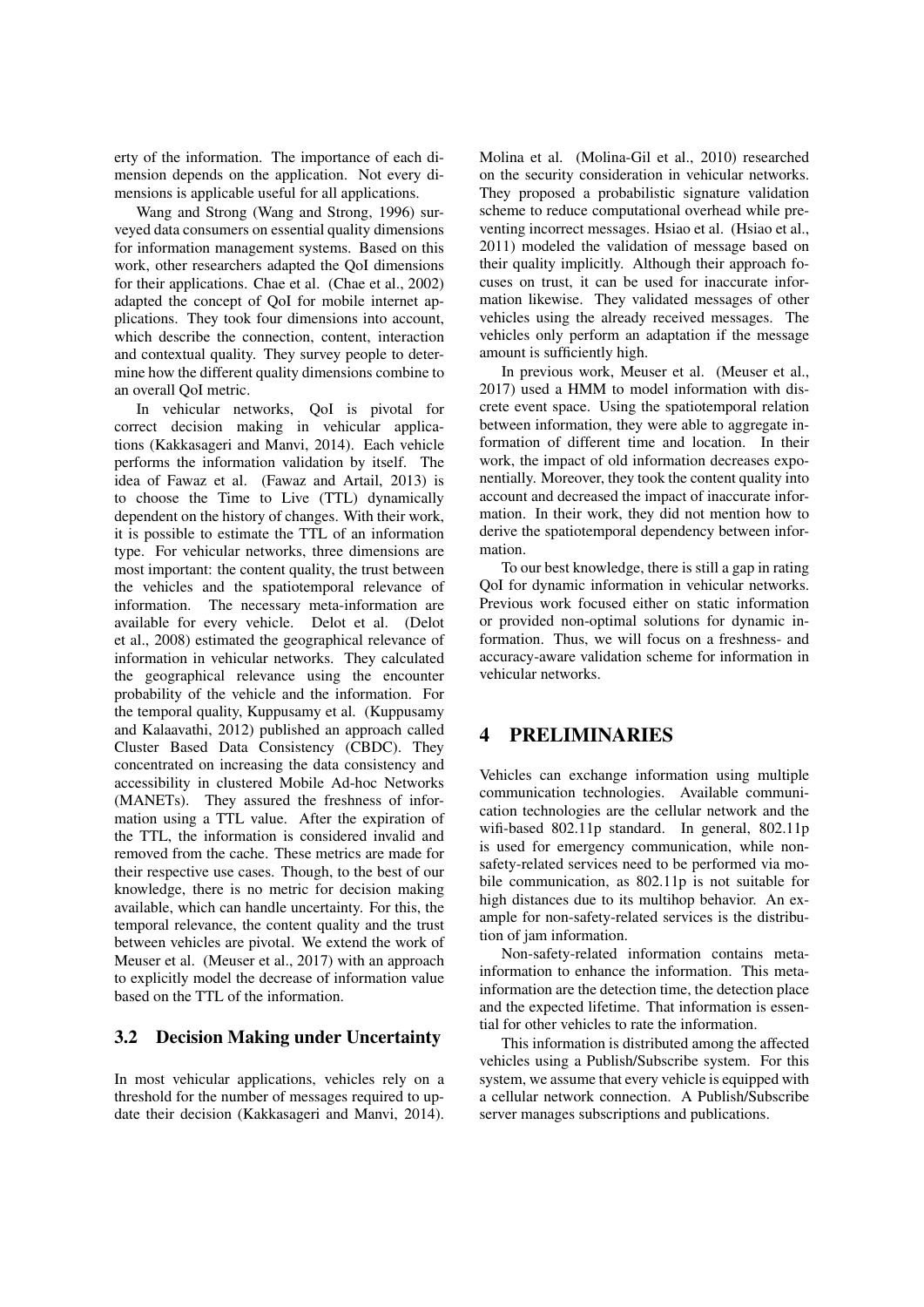#### 4.1 Publish/Subscribe System

The Publish/Subscribe system used is an attributebased Publish/Subscribe system. The attributes are the ids of the road segments on which the information is located. These ids can, e. g., be extracted from OpenStreetMap<sup>[1](#page-3-1)</sup>.

While driving on the streets, each vehicle perceives its environment and shares the information with interested vehicles. For that, the vehicle publishes the information with the id of the affected road segment.

Interested vehicles subscribe to road segments to receive this information. Those road segments are parts of the planned route of the vehicle. Once a vehicle receives information, this information is stored in the cache until the information lifetime expires.

### 4.2 Scenario Description

In this work, we focus on an example scenario, which is visualized in [Figure 3.](#page-3-2) It can be divided into 4 different phases.

<span id="page-3-2"></span>

Figure 3: Visualization of the different road Phases

In the first phase, there is no traffic jam, and the traffic flows as usual.

In the second phase, an obstacle blocks the road, e. g., a broken car. Due to the road blockage, the traffic jams. Several hundred meters distant from this point, there is an exit to bypass the accident. However, the drivers near this exit do not know about this incident. Hence, they do not leave the road and drive into the traffic jam. As the vehicles in the jam know about the blockage, they publish this information. A vehicle near the exit receives this information. After it believes the other vehicles that there is a jam, the system changes to the third phase.

In the third phase, the vehicles take the exit. We assume that under normal traffic conditions the exit of the road is a diversion. However, during the blockage of the road, the detour is the fastest route.

In the fourth phase, once the road blockade is over, the drivers still take the detour because they have no information about the jam dissolution. Thus, the vehicles at the former traffic jam publish the information that the jam has resolved. After the vehicles near the exit are confident in the received information, they stay on the road and do not take the detour anymore.

#### 4.3 Traffic Jam Modeling

The example scenario uses a traffic jam as an example for road blockage. To make decisions based on the information type, we need to model the information. We use the model of a HMM as already used in [\(Meuser et al., 2017\)](#page-11-7). With the HMM, the transition between states can be predicted easily. This model is trained with historic data.

The HMM for a traffic jam is shown in [Figure 4.](#page-4-0) We assume there are two states for this information type: either a road segment is *jammed* or *not jammed*.

Once a vehicle tries to measure the state of a road segment, it has a certain probability to measure the correct state, i. e., measuring the road is *jammed*, and the road is *jammed*. With a low probability, the measurement is wrong, i. e. the vehicles measure the road is *jammed*, but the road is *not jammed*. The solid line between the observable layer and the hidden layer is of high probability, while the dotted line is of low probability.

The change of a road naturally changes over time. If a vehicle has measured the state of the road in the past, this measurement cannot predict the future state with certainty. We model this behavior with the state transition in the hidden layer.

#### 4.4 Decision Making

Every time a vehicle has the chance of a detour, it checks the information in its cache. If there is a roadrelated information for the road segments after the current and the next exit, the vehicle evaluates the available information. If the vehicle expects the information to be correct and valid, it takes the exit.

A traffic jam is a dynamic information in the vehicular context. As vehicles can only observe their close environment, the quality of a jam detection is varying.

# <span id="page-3-0"></span>5 QUALITY OF INFORMATION BASED DECISION-MAKING

Decision-making algorithms can benefit many vehicular applications. In this paper, we investigate the ex-

<span id="page-3-1"></span><sup>1</sup>http://www.openstreetmap.org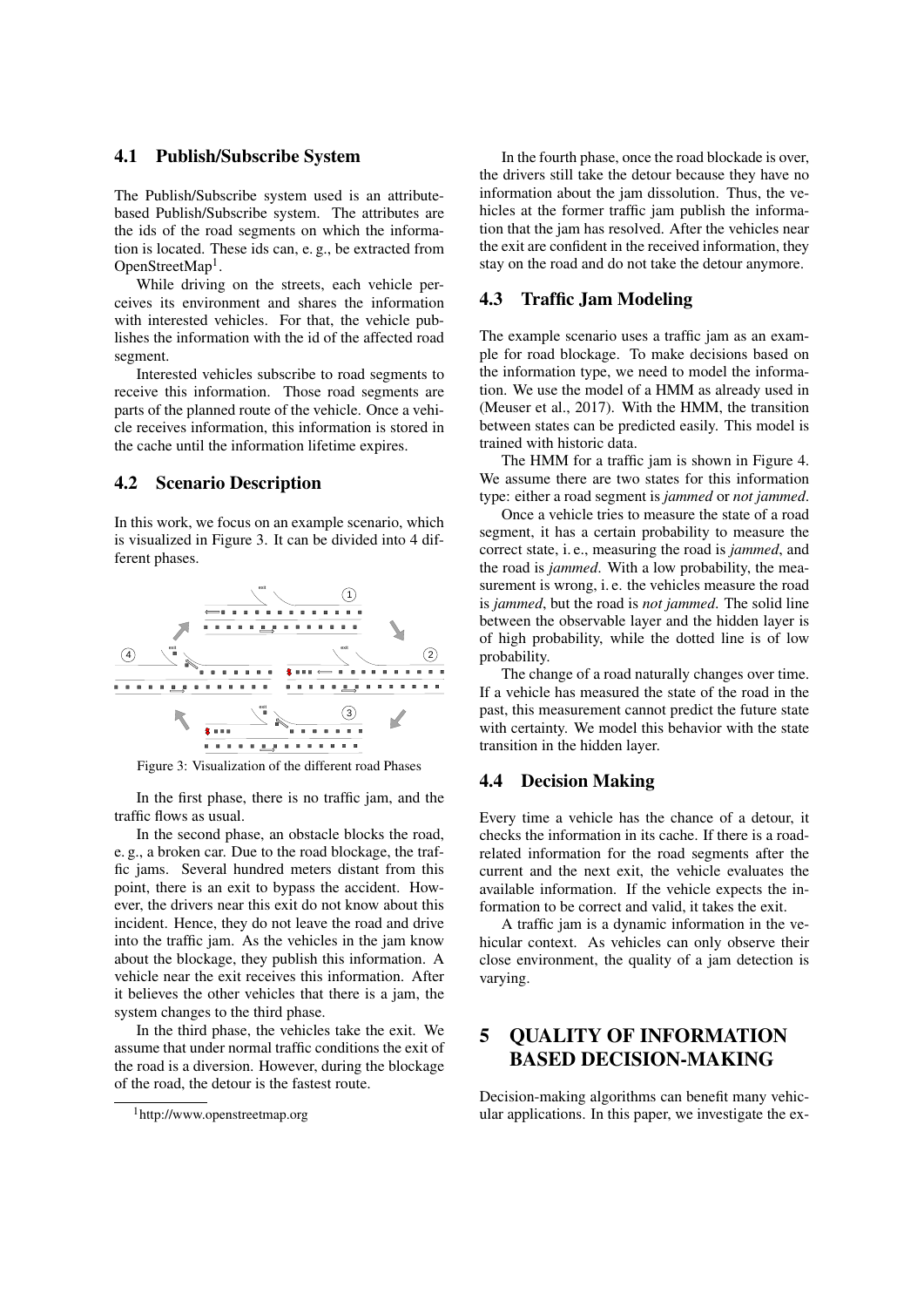<span id="page-4-0"></span>

Figure 4: Hidden Markov Model for a traffic jam

ample of jam detection. Like most other information required by vehicular applications, the jam state of the road changes regularly.

Existing approaches from literature do not use the full potential of the information, as they do not consider these information-specific properties and thus, adapt either too slow or too fast.

Slow adaptation leads to decisions based on false knowledge. If the environment changes, the vehicle still considers the old information as correct. This misinformation produces costs for the vehicles, which is, e. g., the unnecessary rerouting in case of a traffic jam.

On the opposite, fast adaptation is very sensitive to false information and creates costs through incorrect information. The costs of slow and fast adaptation are obviously contrary. The costs through false information rise if an approach adapts very fast to incoming information. On the other hand, the costs rise with increasing change rate of the environment if an approach adapts slowly.

In the following, we derive a formula for the costs of both fast and slow adaptation. We solve the resulting optimization problem to achieve the lowest possible cost.

#### 5.1 Problem Formulation

For convenience, [Table 1](#page-4-1) provides an overview of the used variables.

We minimize the total costs  $c_{total}(n)$  for wrong decisions as shown in [Equation 1.](#page-4-2) The variable *n* is the number of messages after which the vehicle adapts to incoming information and updates its decision. Changing the value of *n* influences the adaptation speed of the algorithm.

<span id="page-4-2"></span>
$$
\min c_{total}(n) \tag{1}
$$

The total costs  $c_{total}(n)$  for a wrong decision consist of two costs, the costs of slow and fast adaptation. They are shown in [Equation 2.](#page-4-3)

<span id="page-4-1"></span>

| <b>Variable</b>   | <b>Description</b>                     |
|-------------------|----------------------------------------|
| $c_{total}$       | Total costs of wrong decisions         |
| $c_{slow}$        | Costs of slow adaptation               |
| $c_{fast}$        | Costs of fast adaptation               |
| $\boldsymbol{n}$  | Number of messages for adaptation      |
| $n_{opt}$         | Optimal number of messages for         |
|                   | adaptation                             |
| $p_f$             | Rate of incorrectly sensed information |
| $p_c$             | Change probability of the sensed en-   |
|                   | vironment per time interval            |
| T                 | Time to Live (TTL) for the informa-    |
|                   | tion type                              |
| $C_{fast}$        | Costs of an incorrect change of deci-  |
|                   | sion per time interval                 |
| $C_{slow}$        | Costs of an incorrect keep of decision |
|                   | per time interval                      |
| $t_i$             | Age of information $i$                 |
| $S_i$             | State of information i                 |
| $(t_i)$           | Impact function of information $i$     |
| $\lceil S \rceil$ | Impact of all information of state s   |

Table 1: Overview of used Variables

<span id="page-4-3"></span>
$$
c_{total}(n) = c_{fast}(n) + c_{slow}(n) \tag{2}
$$

The first summand is the costs  $c_{\text{fast}}(n)$  for a too fast adaptation. Too fast adaptation leads to a high impact for erroneous measurements. Thus, for low accuracy measurements, the adaptation is required to be slow. The second summand is the costs  $c_{slow}(n)$ for a too slow adaptation. If the real variable value changes, but the vehicle does not adapt to this change, the vehicle makes the wrong decision. For high accuracy information, the adaptation time can be low to decrease this costs.

The costs  $c_{\text{fast}}(n)$  are calculated in [Equation 3.](#page-4-4) They consist of the probability for a vehicle receiving a sufficiently high number of wrong information to adapt to the false information. The vehicle calculates this probability using the false detection rate *p<sup>f</sup>* derived from the HMM. For this, the average false detection rate is used. The variable  $C_{\text{fast}}$  represents the costs that describe the negative impact of the decision. These costs depend on the additional costs that emerge for the vehicle in case of a false adaptation. They are the difference between the costs of the adaptation and the costs of the correct decision.

<span id="page-4-4"></span>
$$
c_{fast}(n) = p_f^n * C_{fast} \tag{3}
$$

The costs  $c_{slow}(n)$  are shown in [Equation 5.](#page-5-0) These costs consist of the number of messages required for the change *n*, the probability for a change  $p_c$  and the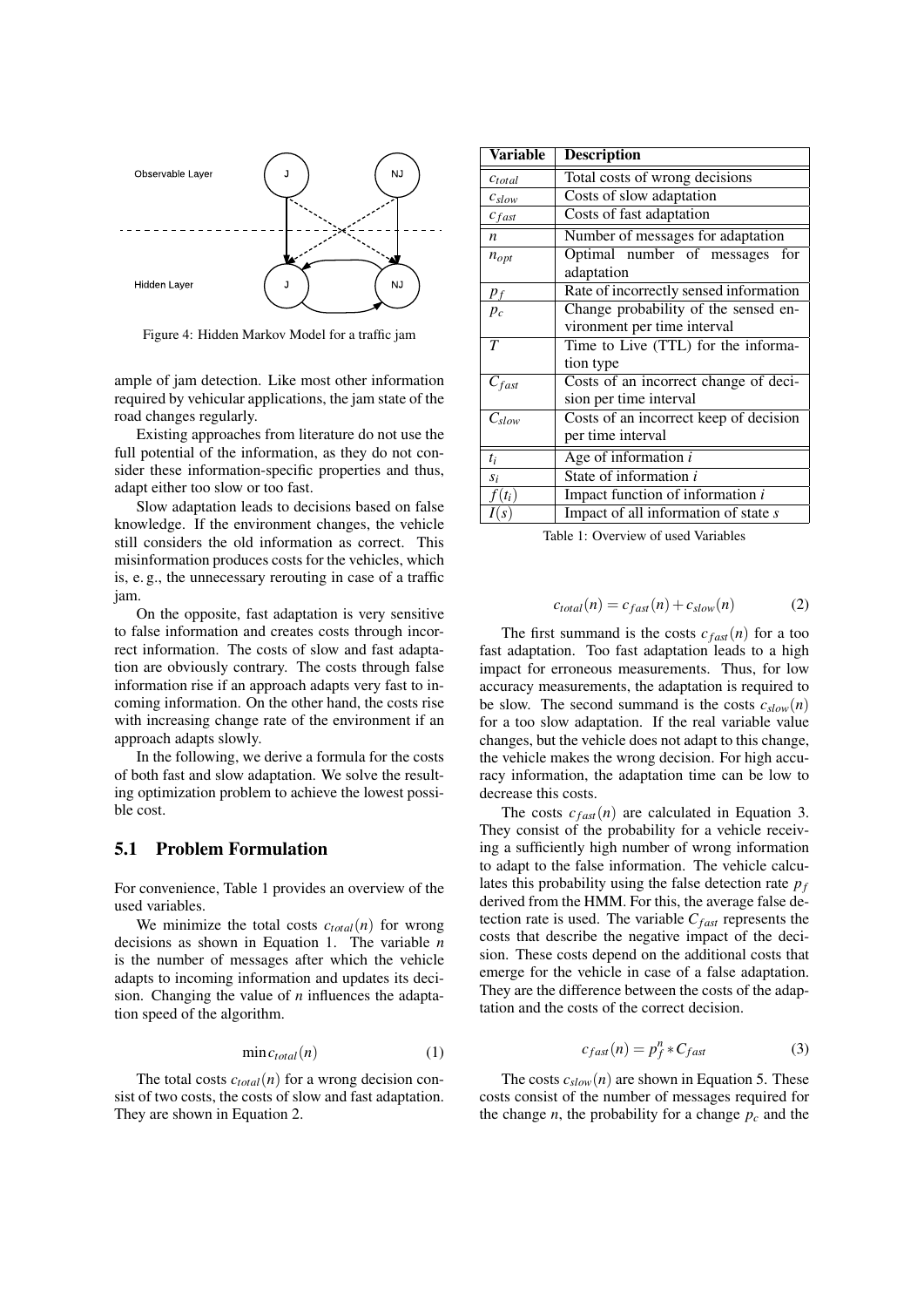costs of the wrong decision *Cslow*. *n* states the number of messages that a vehicle requires to update its decision. As long as the vehicle has not received the required amount of messages, it will make the wrong decision. We derive the probability for a change *p<sup>c</sup>* from the rate *r* of incoming messages per second. Vehicles individually measure this rate, but consider this rate to be constant. We calculate  $p_c$  under the assumption that the message is invalid after the TTL *T*. A message is invalid once the probability for any state is equal to the probability for the current state. [Equa](#page-5-1)[tion 4](#page-5-1) shows the value for  $p_c$  with  $|S|$  being the number of possible states.

<span id="page-5-1"></span>
$$
p_c = 1 - \sqrt[T]{1/|S|}
$$
 (4)

The costs *Cslow* are calculated similarly to the costs  $C_{\text{fast}}$ , using the difference in cost of the best decision and the decision that has been made.

<span id="page-5-0"></span>
$$
c_{slow}(n) = n * p_c * C_{slow} \tag{5}
$$

### 5.2 Optimization Problem

As we want to minimize the costs of wrong decisions, we minimize the costs *ctotal*. We search for this minimum by deriving the costs  $c_{total}(n)$  for *n* and set it equal to 0 as shown in [Equation 6.](#page-5-2) We transform this equation to [Equation 7.](#page-5-3)

<span id="page-5-2"></span>
$$
\frac{\delta}{\delta n}c_{total}(n) = 0\tag{6}
$$

<span id="page-5-3"></span>
$$
p_f^n * \ln(p_f) * C_{fast} + p_c * C_{slow} = 0 \tag{7}
$$

Solving [Equation 7](#page-5-3) results in the optimal number of messages *nopt*. If a vehicles adapts to incoming information after *nopt* messages, the total costs for this value is minimal, which can be derived from the behavior of the cost function. [Equation 8](#page-5-4) shows the optimal value  $n_{opt}$ . We require the number  $n_{opt}$  to be integral, thus round it.

<span id="page-5-4"></span>
$$
n_{opt} = \left| \frac{\ln\left(-\frac{p_c}{\ln(p_f)} * \frac{C_{slow}}{C_{fast}}\right)}{\ln(p_f)} \right| \tag{8}
$$

We need to develop an algorithm that adapts to new information after *nopt* messages. An intuitive approach uses the approach from the literature, which adapts after a certain amount of information. This approach is robust to false information. However, its adaptation is still slower than possible.

This slow adaptation is justified by the algorithm behavior, which requires *nopt* messages in a row to perform the adaptation. Assuming a vehicle receives  $n_{opt}$  − 1 messages with the new information and afterward one message with the old information, it cancels the adaptation and needs to restart it. Thus, we develop an algorithm that solves this problem.

## 5.3 Quality of Information-based Majority Voting

We propose a freshness-based majority voting algorithm which optimizes the costs. In the existing literature, two main approaches are proposed for decision making:

A conventional approach is to decide after a certain amount of information. This approach considers information to be correct if the vehicle has received a certain amount of messages with that information in a row. The issue with this approach is the determination of the exact message amount. For low amounts, this approach is very prone to false information.

The other standard approach decides using the amount of available information. This approach considers the information as correct, of which it has stored the most messages in the cache. This approach is resilient to incorrect information but adapts to changes slowly.

Our approach is based on majority voting and combines the advantages of both these approaches. In conventional majority voting, every vote has equal weight. Majority voting by itself is very resilient to incorrect information but adapts to changes slowly. We solve this problem by changing the weights for the information in the voting process. The weight the information is chosen in a way that a vehicle adapts after an optimal amount *nopt* of information.

Our approach considers the freshness and accuracy of the information and works as follows: Given a set of messages *M* for a particular edge, the vehicle can calculate the voting score using the age *t<sup>i</sup>* and the state  $s_i$  of the messages  $i = 1..|M|$  as shown in [Equation 9.](#page-5-5)  $M_s$  is the subset of messages containing messages of the state *s*. The function  $f(t)$  is an impact function, which adapts to the information type. The parameter *t* is the age of the information in the cache.

<span id="page-5-5"></span>
$$
I(s) = \frac{\sum_{i|s=s_i} f(t_i)}{\sum_{i=1}^{|M|} f(t_i)}
$$
(9)

The vehicle chooses the state with the highest impact score  $I(s)$ . The advantage of our approach is that it adapts faster to environmental changes than conventional majority-voting, as old information are assigned smaller weights. Compared to always adapting to the newest available information, our approach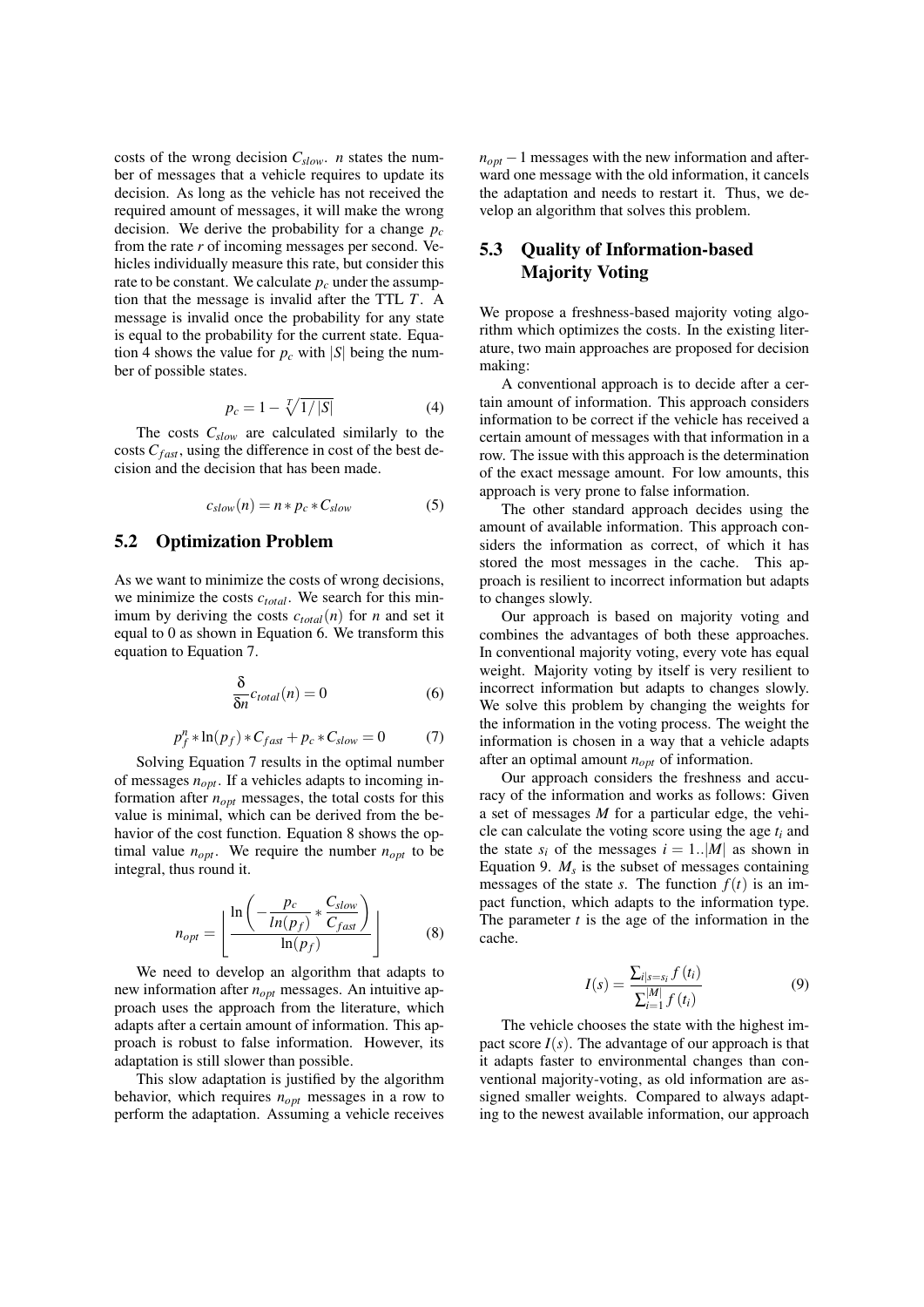is less prone to false information and can, thus, ensure a higher percentage of correct decisions.

The impact function  $f(t)$  weights information in the cache. This function describes the tradeoff between fast adaptability and resilience to false information. In the next part, we will derive the function *f*(*t*).

### **5.4** The Impact Function  $f(t)$

The impact function  $f(t)$  depends on the expected rate of false information  $p_f$  and the change rate of the information  $p_c$ . As described in [section 4,](#page-2-0) we model the road information using a Markov chain. Thus, *f*(*t*) is a general exponential function as shown in [Equa](#page-6-0)[tion 10.](#page-6-0)

<span id="page-6-0"></span>
$$
f(t) = a * e^{bt} + d \tag{10}
$$

Based on  $f(t)$ , any exponential function can be created using the appropriate values for *a*, *b* and *d*. In the following, we will derive the values for the parameters *a*, *b* and *d* using the three requirements of this function.

#### 5.4.1 Impact of new Information

The initial weight of detected information needs to be equal to the expected accuracy of this information. As *t* is the age of the information, [Equation 11](#page-6-1) must be true.

<span id="page-6-1"></span>
$$
f(0) = a + d = 1 - p_f \tag{11}
$$

#### 5.4.2 Invalidation of Information after the TTL

A vehicle removes information from the cache after the TTL has expired. The weighting function gradually decreases the impact of the information. Thus, the impact of the information at the expiration of the TTL equals 0 and [Equation 12](#page-6-2) must hold true.

<span id="page-6-2"></span>
$$
f(T) = a * e^{bT} + d = 0 \tag{12}
$$

Using these two requirements, we can derive the family of parametric functions with the parameter *b* in [Equation 13.](#page-6-3) For this, [Equation 11](#page-6-1) and [Equation 12](#page-6-2) are inserted to replace the values of *a* and *d*. Thus, this family of parametric functions ensures that the two requirements of [Equation 11](#page-6-1) and [Equation 12](#page-6-2) are satisfied regardless of the value of *b*.

<span id="page-6-3"></span>
$$
f_b(t) = \frac{(1 - p_f) * (e^{bt} - e^{bT})}{1 - e^{bT}} \tag{13}
$$

<span id="page-6-4"></span>

Figure 5: Visualization of the family of functions for different parameters *b*

[Figure 5](#page-6-4) displays the impact of the parameter *b* on the behavior of the respective functions. For variables with a low detection accuracy, the impact function needs to stay at its start value for a long time to compensate for the high amount of measurement errors. For variables with high detection accuracy, the impact function reduces the impact drastically after a short time to utilize the high reliability of the detected information.

To determine the exact value for the parameter *b*, the third and final requirement to this function is used. For this, we developed a trial-and-error based heuristic to approximate *b*.

#### 5.5 Approximation of *b*

We use the message amount  $n_{opt}$  with the minimal cost value to choose the appropriate value for *b*. We choose *b* such that the vehicle updates its decision after  $n_{opt}$  messages. However, the vehicle cache contains only a certain amount of messages with certain timestamps. To map the amount  $n_{opt}$  to the local knowledge of the vehicle, we derive the rate of messages *r* per second from the information already stored in the cache. Using the rate  $r$ , we assume a uniform distribution of information in the cache.

For the approximation of *b*, we look at a consistent cache with uniformly distributed messages. This consistent cache is a simplification, but in the evaluation, we can show that it performs well in simulations. We cannot use the actual distribution of the information in the cache as we cannot evaluate the correctness of the information in the cache and have no insights on future messages.

[Equation 14](#page-7-1) shows the impact  $I(s_o)$  for the former state *so*. This state has been active before a change. The impact of the state sums the results of the impact function for all information in the cache starting from message  $n_{opt}$  to the last message  $T/r$ . We use  $n_{opt}$  as the first message because the messages from 0 to  $n_{opt}$ are the messages with the new state.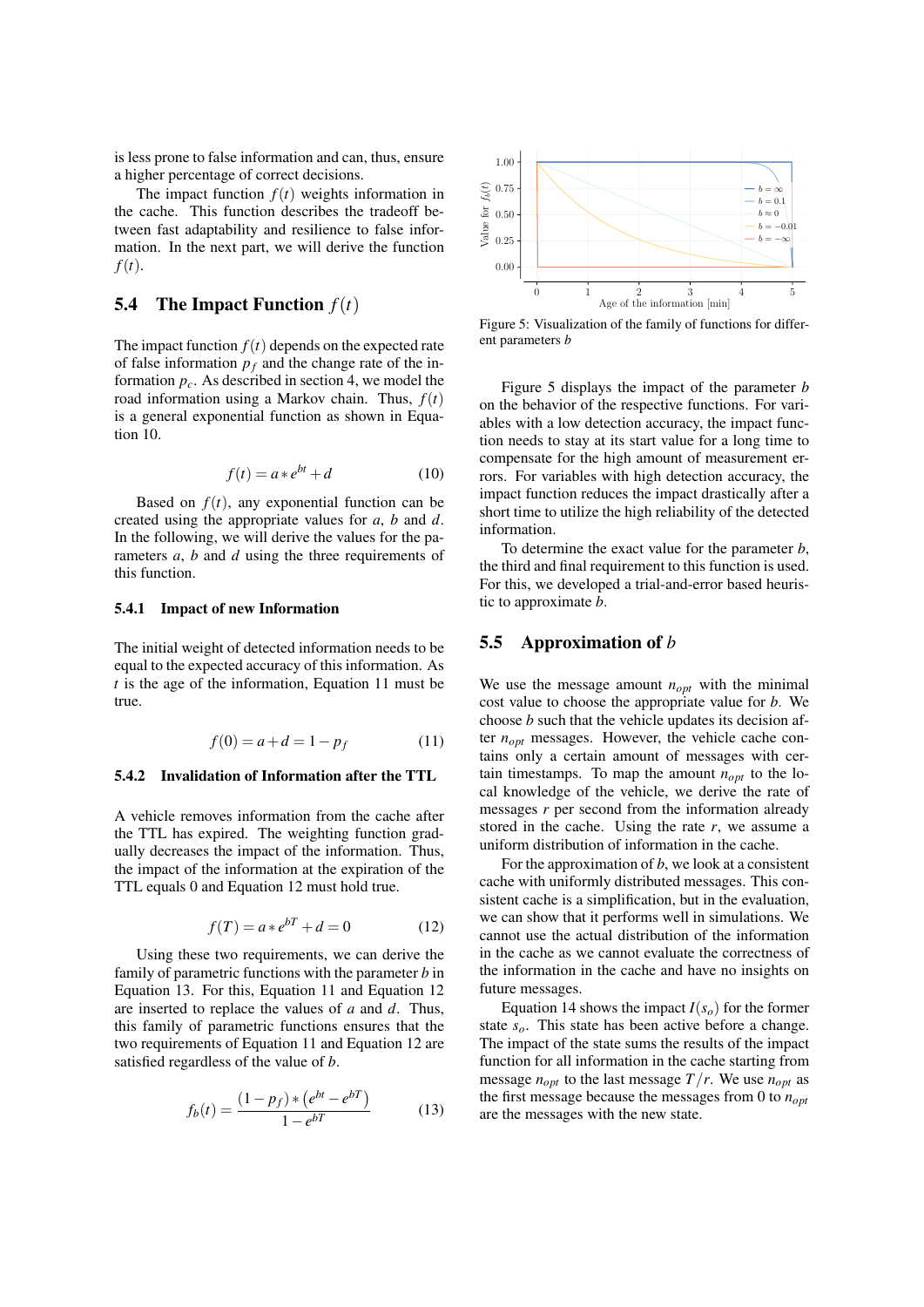<span id="page-7-1"></span>
$$
I(s_o) = \sum_{n=n_{opt}+1}^{\lfloor T/r \rfloor} f_b(n*r)
$$
 (14)

In addition to the impact of the old state, [Equa](#page-7-2)[tion 15](#page-7-2) shows the impact  $I(s_c)$  of the current state  $s_c$ . The change happened at the time  $t = n_{\text{out}} * r$ . As the information with the new state comes in with same rate *r* as before the change, we sum the impact of all messages between 0 and *nopt*

<span id="page-7-2"></span>
$$
I(s_c) = \sum_{n=0}^{n_{opt}} f_b(n*r)
$$
 (15)

We want to have a decision update after  $n_{opt}$  messages. For all *n* smaller than *nopt*, the vehicle does not change its decision. After the vehicle has changed its decision, the impact of the new decision raises constantly and thus it sticks to that decision. To find the optimal value of *b*, at which the adaptation is performed after *nopt*, the impact of the old and the new state need to be similar. [Equation 16](#page-7-3) shows this equality.

<span id="page-7-3"></span>
$$
\sum_{n=n_{opt}+1}^{\lfloor T/r \rfloor} [f_b(n*r)] = \sum_{n=0}^{n_{opt}} [f_b(n*r)] \tag{16}
$$

We solve this equation by trying out different values for *b* until we find a *b* for which this equality holds. Once we find *b*, we have completed our impact function, which a vehicle uses for its decision making. We define the two extreme cases separately. For  $n_{opt} = 0$ , *b* is equal to  $\infty$  and for  $n_{opt} + 1 > T/r$ , *b* is equal to  $-\infty$ . Using *b*, we can exactly calculate the impact of old information and thus make good decisions based on that information.

#### 5.6 Uniform Distribution of Messages

For the described approach, the messages in the cache need to be uniformly distributed. This distribution is automatically achieved for information which the vehicles detect bypassing, as vehicles are naturally driving over the road segment one after the other. However, if the vehicles get stuck at the information location, each vehicle transmits the information on detection and retransmits it after the expiration of the TTL. This approach leads to many messages at roughly the same time.

We solve this problem by adding a random factor to the first retransmission interval. Instead of retransmitting after the expiration of the TTL, the vehicle performs the first retransmission after a random time, which is between 0 and the TTL *T*. This way, the messages are distributed more uniformly.

<span id="page-7-4"></span>

Figure 6: Schematic overview of the road scenario

### <span id="page-7-0"></span>**EVALUATION**

For the evaluation of our developed decision approach, we simulate a traffic jam on a highway. In front of the traffic jam, each vehicle has the possibility to leave the road. [Figure 6](#page-7-4) displays the road scenario.

Initially, there is no information about traffic jams in the network. At a certain point in time, the traffic congests and the vehicles distribute the information about the traffic jam using a Publish-Subscribe system. As there were no messages in the network before, the adaptation for the initial jamming of the road is fast. After a certain amount of time, the traffic jam resolves and thus, the vehicles at the jam location publish the information that the traffic jam has resolved. However, there are already information in the vehicle's cache indicating that there is a traffic jam. Hence, the adaptation to the new requirements is far more challenging as each vehicle needs to decide on the correctness of the cached information. We consider this scenario as an appropriate scenario for decision-making, as each vehicle decides to leave or stay on the road.

We implement this scenario in the event-based Simonstrator framework [\(Richerzhagen et al., 2015\)](#page-11-10). The Simonstrator is a network simulator, which supports different communication technologies (mobile and ad-hoc communication) and, beyond others, the Publish/Subscribe paradigm. As the movement models in the Simontrator are not suitable for our vehicular usecase, we extend the Simonstrator with Simulation of Urban Mobility (SUMO) [\(Behrisch et al.,](#page-11-11) [2011\)](#page-11-11). The connection to SUMO is accomplished using the TraCI interface of SUMO.

In the evaluation, we used two metrics to compare our approach to the state-of-the-art approaches: the costs of wrong decisions and the ratio of correct decisions. We put special focus on the reduction of costs induced by wrong decisions. We assume that costs occur every time a vehicle would have made a wrong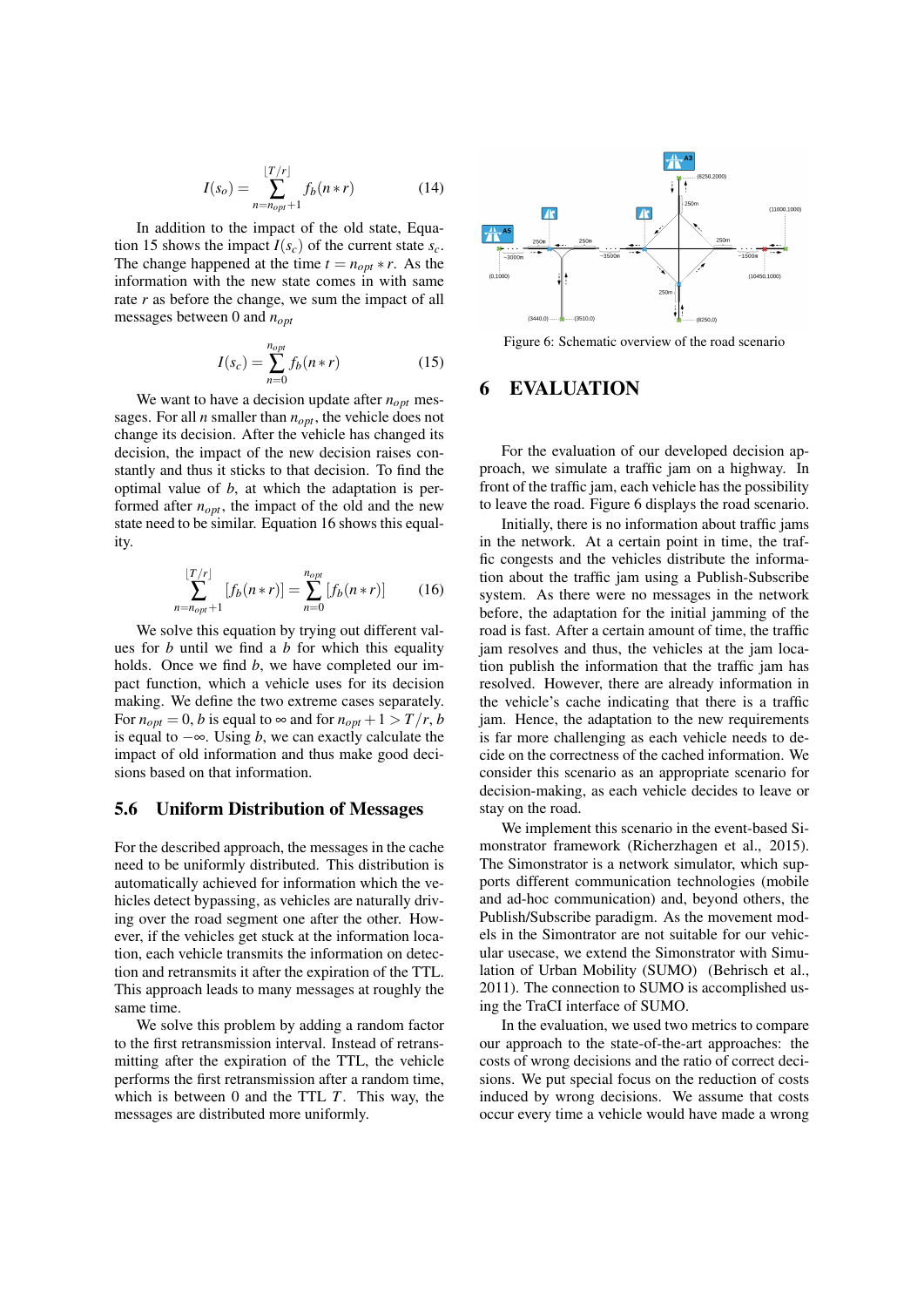decision. Thus, we observe the cache and make a decision every second. If this decision is wrong, we add the appropriate costs to the total costs.

For comparison, we implemented both an optimal strategy and a random strategy. The optimal strategy chooses the correct information out of the cache using global knowledge, but can still make the wrong decision if there is no correct information in the cache. The random strategy chooses information out of the cache randomly and considers this information as correct. We expect none of the described approaches to perform better than the optimal or worse than a random approach. Thus, these are suitable bounds. We combine those two strategies to determine the used optimization potential of every approach. We calculate the used optimization potential as shown in [Equa](#page-8-0)[tion 17.](#page-8-0)

<span id="page-8-0"></span>
$$
opt = \frac{c_{approach} - c_{random}}{c_{optimal} - c_{random}}
$$
(17)

[Table 2](#page-8-1) gives an overview of the considered parameters and their values. We varied the false detection rate, the jam duration and the costs of a wrong detour. The bold values in the table are the default ones. The costs are calculated based on the cost ratio. To ensure a comparability of costs, we set  $C_{\text{fast}} + C_{\text{slow}} = 2$ . The evaluation source code is freely available<sup>[2](#page-8-2)</sup>.

<span id="page-8-1"></span>

| <b>Evaluation parameter</b> | Value                   |
|-----------------------------|-------------------------|
| <b>False Detection Rate</b> | $[0\%, 1\%, 5\%, 20\%]$ |
| <b>Jam Duration</b>         | [200s, 300s, 400s]      |
| Cost Ratio between the      | [0.1, 1, 10]            |
| costs of a wrong stay       |                         |
| and a wrong exit            |                         |

Table 2: Overview of used variables

We first have a look at the metrics for the different false detection rates, as the false detection rate has the highest impact on the results. For the other parameters, we only investigate on the costs of wrong decisions.

## 6.1 Impact of the False Detection Rate for the different Approaches

At first, we investigate on the costs and after that on the percentage of correct decisions for different false detection rates.

<span id="page-8-3"></span>

<span id="page-8-4"></span>Figure 7: Total costs for different false detection rates

#### 6.1.1 Costs of False Decisions

Figure [7\(a\)](#page-8-3) shows the used optimization potential of our approach compared to the approaches in the literature dependent on the false detection rate. For a false detection rate of 0%, our approach and the newestinformation approach perform as well as the optimal approach, while the majority-voting based approach performs much worse due to its slow adaptation to environmental changes. The used optimization potential of our approach and the newest-information approach drops with increasing false detection rate. In contrast, the optimization potential of the majority-voting based approach increases. Our approach converges towards the majority-voting based approach for high false detection rates. The reason for the increased performance of the majority-voting based approach is the decrease of time for adaptation to environmental changes, as the number of correct messages in the cache is lower.

Figure [7\(b\)](#page-8-4) displays the total costs. Regarding total costs, our QoI-based approach has almost equal total costs regardless of the false detection rate. Compared to the approach selecting the newest information, our approach has up to 56% reduced overall costs dependent on the false detection rate and up to 43% reduced costs compared to the conventional majority-voting based approach. The total costs of the optimal approach decrease with increasing false detection rate, as false messages lower the adaptation time after the traffic jam. We explain this behavior in more detail in the next paragraph.

In Figure [8\(a\)](#page-9-0) the costs of slow adaptation are shown. We can observe that the costs of our QoIbased approach are almost equal to the costs of the fastest approach, which immediately adapts to new information. This is a great result, as our approach is far more robust to false information. The majorityvoting approach has high costs of slow adaptation, as

<span id="page-8-2"></span><sup>2</sup>https://dev.kom.e-technik.tudarmstadt.de/simonstrator/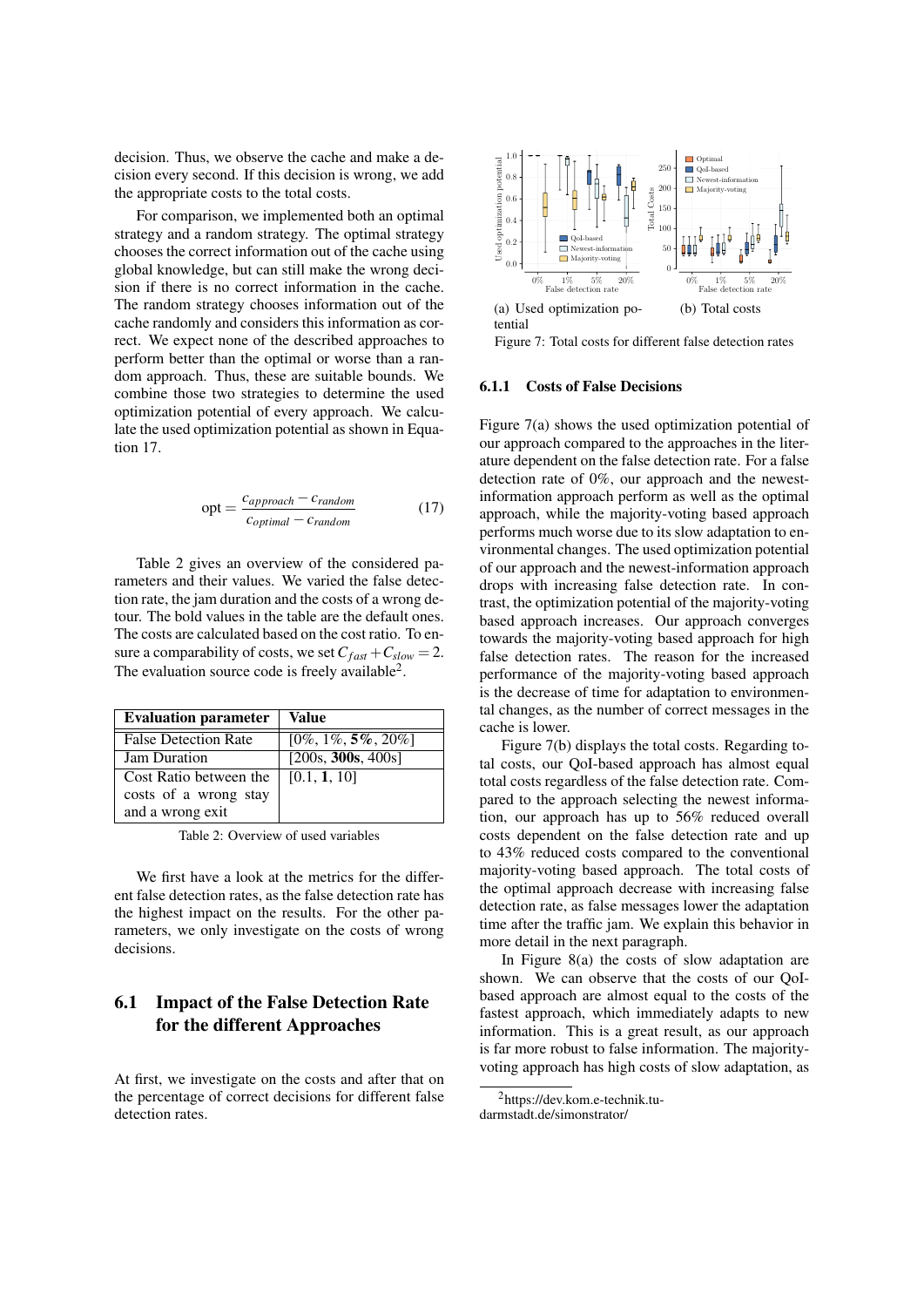<span id="page-9-0"></span>

<span id="page-9-1"></span>(a) Costs of slow adapta-(b) Costs of fast adaptation tion

Figure 8: Costs by cause for different false detection rates

expected, since many message are required for a decision change. Interestingly, some of the approaches have lower costs of slow adaptation with higher false detection rate. Normally, it is expected that those costs increase with increasing false detection rate. However, this behavior happens if a vehicle performs a false measurement during the traffic jam, i. e., a message stating that the traffic jam has resolved. Although that measurement was incorrect at this point, it becomes true as the traffic jam resolves shortly after. As this originally false message is also used in the decision process, the adaptation time and thus the costs can be lower with increasing false detection rate.

Figure [8\(b\)](#page-9-1) shows the costs of fast adaptation. Those costs are 0 for all approaches for a false detection rate of 0%, as there are no false measurements in the system. With increasing false detection rate, the costs of fast adaptation of the algorithm increase. This is caused by the increasing number of false information in the system, which challenges the robustness of each approach. The newest-information approach is not robust to false information, thus the costs of fast adaptation increase drastically. Compared to that, the costs of fast adaptation of our QoI-based approach increase only slightly and are much lower than the costs of the newest-information approach. In contrast, our approach has higher costs of fast adaptation than the majority-voting based approach, but this behavior is intentional, as the higher costs of the fast adaptation produce lower costs of slow adaptation. Interestingly, even the optimal approach has costs of fast adaptation. This is not intuitive, as the optimal approach never makes a wrong decision. However, even the optimal algorithm makes wrong decisions, if there are only false information in the cache. This happens if the last correct message is removed from the cache due to its age.

#### 6.1.2 Percentage of Correct Decisions

This metric investigates the effects that the decision approach has on the vehicles. Every time, a vehicle

<span id="page-9-2"></span>

<span id="page-9-3"></span>(a) Percentage of correct (b) Percentage of correct decisions during the jam decisions after the jam

Figure 9: Percentage of correct decisions for different false detection rates

makes a decision, this decision is stored and influences the metric. Two phases are investigated. The first phase is for the decision-making during the jam. Meaning, this metric is the percentage of vehicles that have successfully taken an exit. The second phase is for the decision-making after the jam. This metric is for the percentage of vehicles that have stayed on the road after the traffic jam has resolved.

Figure [9\(a\)](#page-9-2) shows the correct decision ratio during the traffic jam. At the beginning of the jam, there is no information in the cache, as the vehicles do not share any information prior to the jam. Thus, the ratio is generally higher compared to the situation after the jam. However, a high correct decision ratio during jam means that only a few vehicles are in the jam and able to measure the road state. Thus, the ratio of correct decisions drops with increasing false detection rate, as the impact of false information is higher with fewer messages in the system. Moreover, we can see that our QoI-based approach perform better than the newest-information approach for every false detection rate and only slightly worse than the majority-voting based approach.

The ratio of correct decisions after the jam is shown in Figure [9\(b\).](#page-9-3) Our QoI-based approach is equally good as the newest-information approach with a false detection rate of 0%, but while the newest-information approach drops with increasing false detection rate, our QoI-based approach is robust to false information and thus stays almost at the same level. The performance of the majority-voting based approach also does not drop with increasing false detection rate. However, its correct decision ratio is always lower than the one of our QoI-based approach.

### 6.2 Impact of the Jam Duration to the different Approaches

[Figure 10](#page-10-0) shows the costs and the cost distribution for the different jam durations. With decreasing jam du-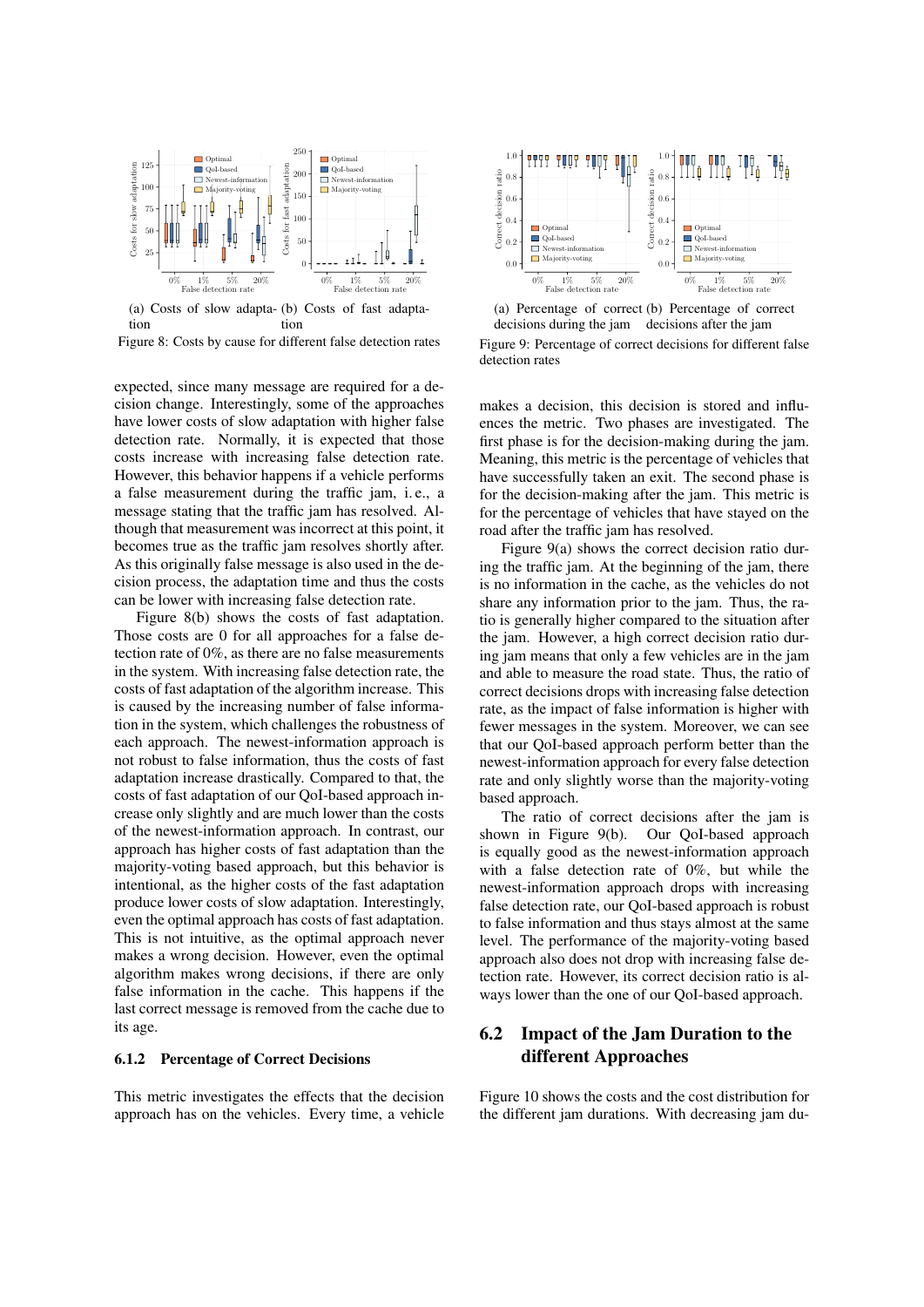<span id="page-10-1"></span><span id="page-10-0"></span>

<span id="page-10-2"></span>(a) Used optimization po-(b) Total costs of wrong tential decisions with cause Figure 10: Costs for different jam durations

ration, the used optimization potential decreases likewise as shown in Figure [10\(a\).](#page-10-1) However, the ratio between the different approaches is not affected significantly.

To explain the decrease of costs with decreasing jam duration, we use the distribution of costs shown in Figure [10\(b\).](#page-10-2) There are two reasons for this decrease. Firstly, the number of messages in the cache is lower, as fewer vehicles published the information. Thus, the number of messages required for adaptation is also lower. This is true for our QoI-based approach as well as for the majority-voting based approach. Secondly, the possibilities for wrong decisions during the jam is lower, as the jam duration is shorter. The newest-information approach is one of the examples, where the costs of fast adaptation decrease due to the shorter jam duration. However, the costs of fast adaptation does not decrease strongly. This is due to the lacking robustness of the newest-information approach. This leads to a very time until the system has recovered after the jam, which increases the costs of this approach.

Conclusively, we derive that our QoI-based approach outperforms the other approaches independently of the jam length.

## 6.3 Impact of the Costs Ratio to the different Approaches

[Figure 11](#page-10-3) shows the costs for different cost ratios. In this example, a cost ratio of 10 means that a wrong stay on the road is 10 times more expensive than a wrong leave. Similarly, a cost ratio of 0.1 means that it is 10 times more expensive to leave the road than to stay. Figure [11\(a\)](#page-10-4) shows the used optimization potential of the different approaches. Our QoI-based approach performs best for all of the considered cost ratios. It is also the only approach that reaches the full optimization potential in some cases. With increasing cost ratio, the used optimization potential of all approaches increases. This behavior is analyzed using

<span id="page-10-4"></span><span id="page-10-3"></span>

<span id="page-10-5"></span>(a) Used optimization po-(b) Total costs of wrong tential decisions with cause Figure 11: Costs for different cost ratios

Figure [11\(b\).](#page-10-5)

For the optimal approach, the costs of slow adaptation are almost 0. As this approach adapts fast to the jam resolving, the main costs arise through the road jamming. Thus, the costs of falsely staying on the road are the most significant factor for the optimal approach. As these costs increase with increasing cost ratio, staying on the road is punished additionally. Thus, the overall costs of the optimized approach increase with increasing cost ratio. For all the other approaches, the overall costs decrease as a part of the costs are caused by leaving the road wrongly. This is justified by the evaluation scenario, as the outdated information in the cache slows down the adaptation process. Thus, the costs of slow adaptation decrease if the costs of leaving the road wrongly are small. We can observe that our QoI-based approach outperforms the other two approaches for a cost ratio of 0.1 and 1 significantly. For a cost ratio of 10, in which slow adaptation after the jam is not costly, our approach performs only slightly better than the majority-voting based approach, as the slow adaptability of the majority-voting based approach is balanced by its robustness.

### 6.4 Evaluation Results

The evaluation shows that our approach reduces the total costs compared to both of the existing approaches dependent on the scenario by up to 25%. Additionally, our approach has never a higher total cost value than the other approaches. It achieves that improvement by balancing its robustness and fast adaptability to environmental conditions to achieve optimal results. For the extreme cases, our algorithm converges to the newest-information and the majorityvoting based approach respectively. Moreover, we observed that the jam duration has no impact on the performance improvements of our approach, which makes it usable for decisions based on arbitrary information.